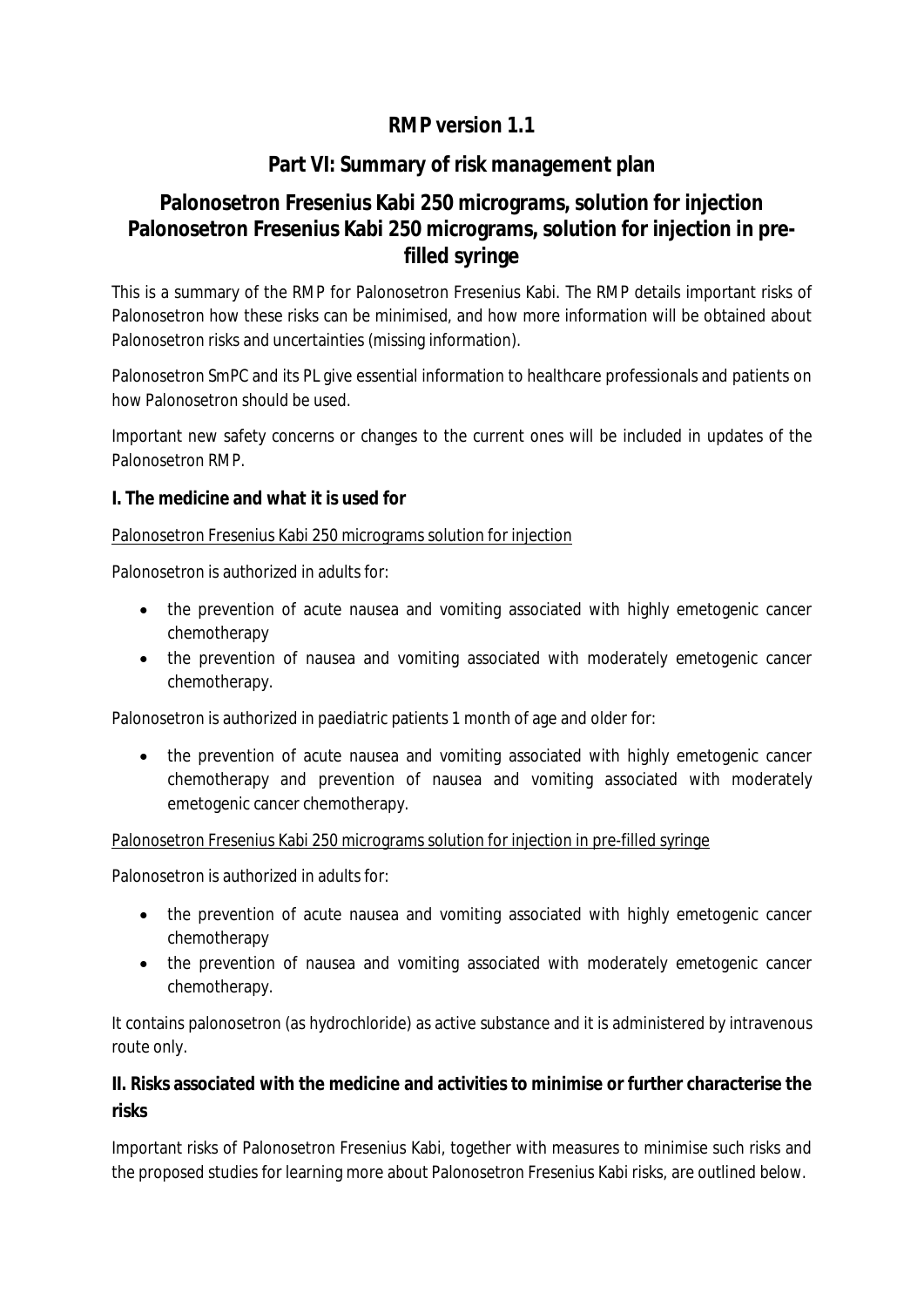Measures to minimise the risks identified for medicinal products can be:

- Specific information, such as warnings, precautions, and advice on correct use, in the PL and SmPC addressed to patients and healthcare professionals;
- Important advice on the medicine's packaging;
- The authorised pack size the amount of medicine in a pack is chosen so to ensure that the medicine is used correctly;
- The medicine's legal status the way a medicine is supplied to the patient (e.g. with or without prescription) can help to minimise its risks.

Together, these measures constitute *routine risk minimisation* measures.

In addition to these measures, information about adverse reactions is collected continuously and regularly analysed, including PSUR assessment so that immediate action can be taken as necessary. These measures constitute routine pharmacovigilance activities.

If important information that may affect the safe use of Palonosetron is not yet available, it is listed under 'missing information' below.

## **II.A List of important risks and missing information**

Important risks of Palonosetron Fresenius Kabi are risks that need special risk management activities to further investigate or minimise the risk, so that the medicinal product can be safely administered. Important risks can be regarded as identified or potential. Identified risks are concerns for which there is sufficient proof of a link with the use of Palonosetron. Potential risks are concerns for which an association with the use of this medicine is possible based on available data, but this association has not been established yet and needs further evaluation. Missing information refers to information on the safety of the medicinal product that is currently missing and needs to be collected (e.g. on the long-term use of the medicine).

| List of important risks and missing information |                                                                                                                                                                                          |
|-------------------------------------------------|------------------------------------------------------------------------------------------------------------------------------------------------------------------------------------------|
| Important identified risks                      | Severe constipation<br>Severe hypersensitivity reactions                                                                                                                                 |
| Important potential risks                       | QT/ QTc prolongation<br>Convulsive events<br>Serotonin syndrome                                                                                                                          |
| Missing information                             | Effect in pregnancy<br>Effect in lactating women<br>Effects on fertility<br>Use in paediatric population<br>Effects in patients with end stage renal disease undergoing<br>haemodialysis |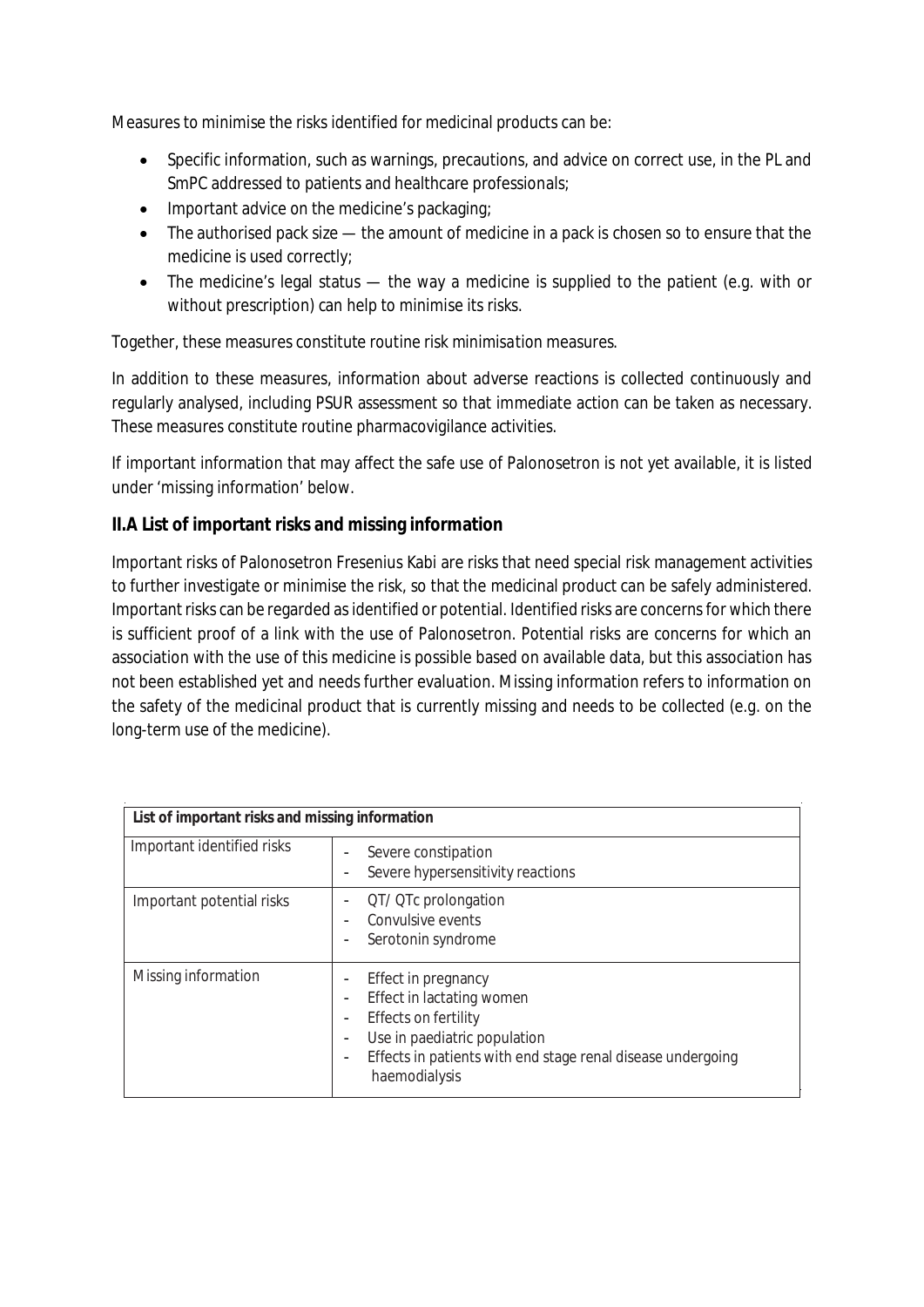# **II.B Summary of important risks**

| Important identified risk – Severe constipation  |                                                                                                                                                                   |
|--------------------------------------------------|-------------------------------------------------------------------------------------------------------------------------------------------------------------------|
| Evidence for linking the risk to<br>the medicine | Reports of constipation from Palonosetron have been derived from<br>sources such as spontaneous data sources including published literature                       |
| Risk factors and risk groups                     | Patients with a history of constipation or signs of subacute intestinal<br>obstruction.                                                                           |
| Risk minimization measures                       | Routine risk minimisation measures<br>Guidance and safety information in product label of Palonosetron<br>Additional risk minimisation measures<br>Not applicable |

| Important identified risk - Severe hypersensitivity reactions |                                                                                                                                                                   |
|---------------------------------------------------------------|-------------------------------------------------------------------------------------------------------------------------------------------------------------------|
| Evidence for linking the risk to<br>the medicine              | Reports of severe hypersensitivity reactions have been derived from<br>sources such as spontaneous data sources, including published<br>literature.               |
| Risk factors and risk groups                                  | Patients with history of allergic reaction or patients who are<br>hypersensitive to the active substance or to any of the excipients.                             |
| Risk minimization measures                                    | Routine risk minimisation measures<br>Guidance and safety information in product label of Palonosetron<br>Additional risk minimisation measures<br>Not applicable |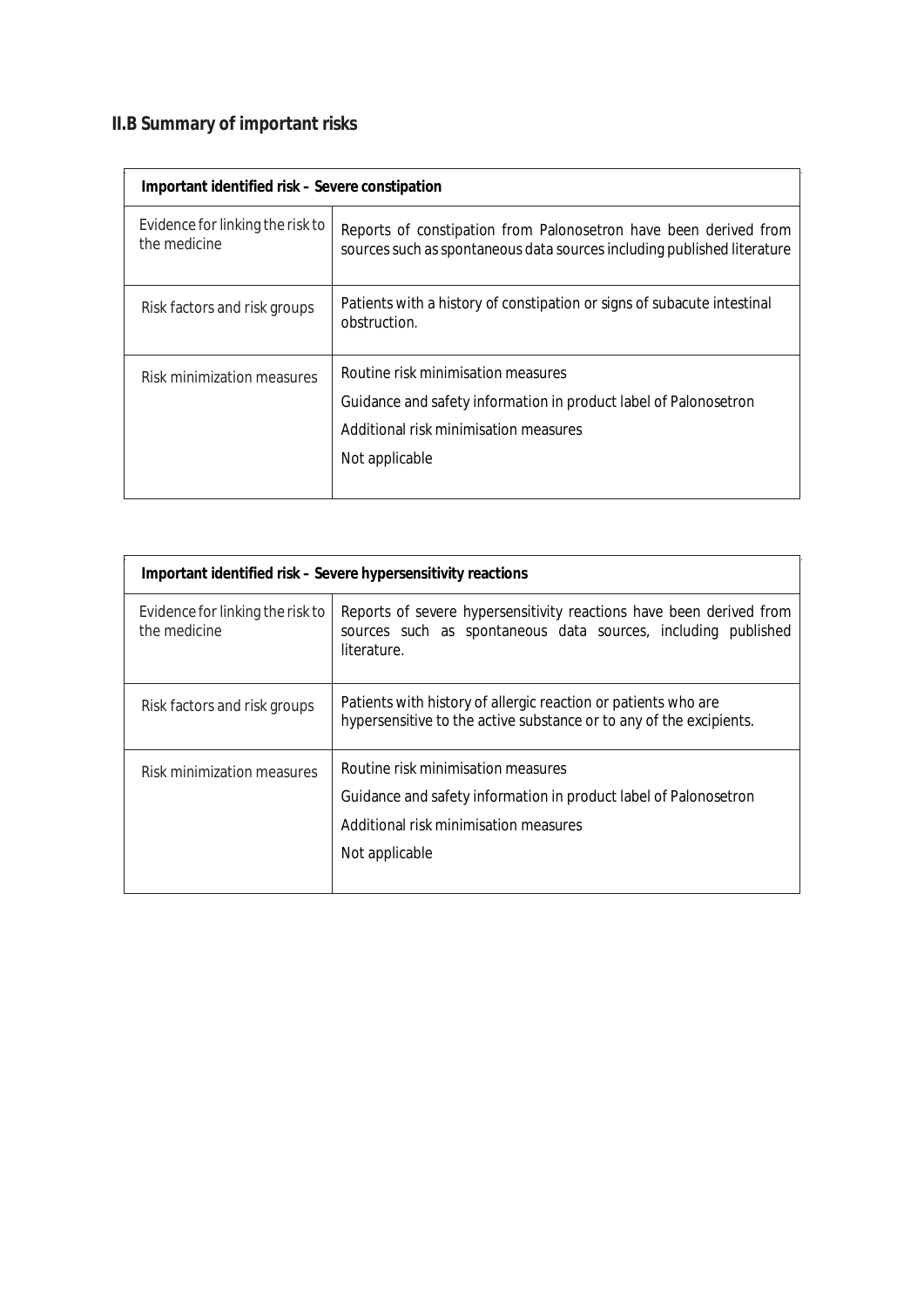| Important Potential Risk – QT/ QTc prolongation  |                                                                                                                                                                                                                                                                                                                   |
|--------------------------------------------------|-------------------------------------------------------------------------------------------------------------------------------------------------------------------------------------------------------------------------------------------------------------------------------------------------------------------|
| Evidence for linking the risk to<br>the medicine | Reports of QT/ QTc prolongation from Palonosetron Kabi have been<br>derived from multiple sources such as non-clinical findings confirmed by<br>clinical data and published literature.                                                                                                                           |
| Risk factors and risk groups                     | In patients with a personal or family history of QT prolongation,<br>electrolyte abnormalities, congestive heart failure, bradyarrhythmias,<br>conduction disturbances and in patients taking anti-arrhythmic agents<br>or other medicinal products that lead to QT prolongation or electrolyte<br>abnormalities. |
| Risk minimization measures                       | Routine risk minimisation measures<br>Guidance and safety information in product label of Palonosetron<br>Additional risk minimisation measures<br>Not applicable                                                                                                                                                 |

| Important Potential Risk - Convulsive events     |                                                                                                                                                                                                                                                                                                                                                                                                                                                                                                                                       |
|--------------------------------------------------|---------------------------------------------------------------------------------------------------------------------------------------------------------------------------------------------------------------------------------------------------------------------------------------------------------------------------------------------------------------------------------------------------------------------------------------------------------------------------------------------------------------------------------------|
| Evidence for linking the risk to<br>the medicine | In few cases, seizure has occurred after the injection of 5-HT3 receptor<br>antagonists, which was reported to be suspected as the cause of the<br>seizure. Although rare, there is a risk of seizure by the administration of<br>5-HT3 receptor antagonists. Even though seizure seems to be a<br>temporary benign complication, it may cause a severe problem in some<br>patients including cardiopulmonary compromised patients. Reports of<br>convulsive events with Palonosetron have been derived from published<br>literature. |
| Risk factors and risk groups                     | Patients with history of epilepsy, elderly age, blood-brain barrier<br>dysfunction and several concomitant neurological diseases                                                                                                                                                                                                                                                                                                                                                                                                      |
| Risk minimization measures                       | Routine risk minimisation measures<br>Guidance and safety information in product label of Palonosetron<br>Additional risk minimisation measures<br>Not applicable                                                                                                                                                                                                                                                                                                                                                                     |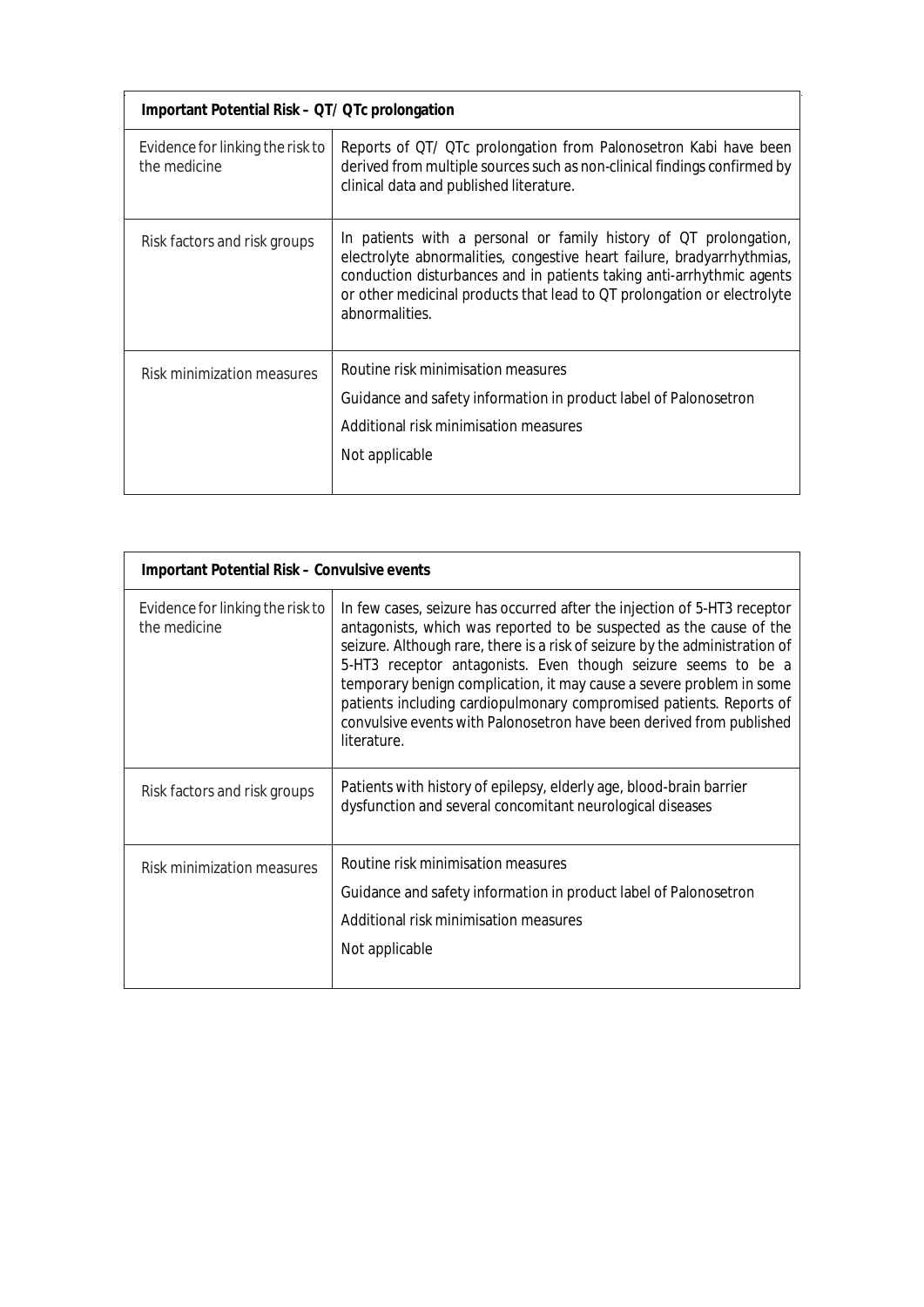| Important Potential Risk - Serotonin syndrome    |                                                                                                                                                                                                                                                                                                                                                                                                              |
|--------------------------------------------------|--------------------------------------------------------------------------------------------------------------------------------------------------------------------------------------------------------------------------------------------------------------------------------------------------------------------------------------------------------------------------------------------------------------|
| Evidence for linking the risk to<br>the medicine | As per RSI, there have been reports of serotonin syndrome with the use<br>of 5-HT3 antagonists either alone or in combination with other<br>serotonergic drugs (including selective serotonin reuptake inhibitors<br>(SSRI) and serotonin noradrenaline reuptake inhibitors (SNRIs). Reports<br>of serotonin syndrome with Palonosetron have been derived from<br>published literature.                      |
| Risk factors and risk groups                     | Concomitant use of 5-HT3 antagonists and other serotonergic drugs<br>including:<br>SSRIs (selective serotonin reuptake inhibitors) used to treat<br>depression and/or anxiety including fluoxetine, paroxetine,<br>sertraline, fluvoxamine, citalopram, escitalopram;<br>SNRIs (serotonin noradrenaline reuptake inhibitors) used to<br>treat depression and/or anxiety including venlafaxine,<br>duloxetine |
| <b>Risk minimization measures</b>                | Routine risk minimisation measures<br>Guidance and safety information in product label of Palonosetron<br>Additional risk minimisation measures<br>Not applicable                                                                                                                                                                                                                                            |

| Missing information - Effect in pregnancy |                                                                                                                                                                   |
|-------------------------------------------|-------------------------------------------------------------------------------------------------------------------------------------------------------------------|
| Risk minimization measures                | Routine risk minimisation measures<br>Guidance and safety information in product label of Palonosetron<br>Additional risk minimisation measures<br>Not applicable |

| Missing information - Effect in lactating women |                                                                                                                                                                   |
|-------------------------------------------------|-------------------------------------------------------------------------------------------------------------------------------------------------------------------|
| Risk minimization measures                      | Routine risk minimisation measures<br>Guidance and safety information in product label of Palonosetron<br>Additional risk minimisation measures<br>Not applicable |